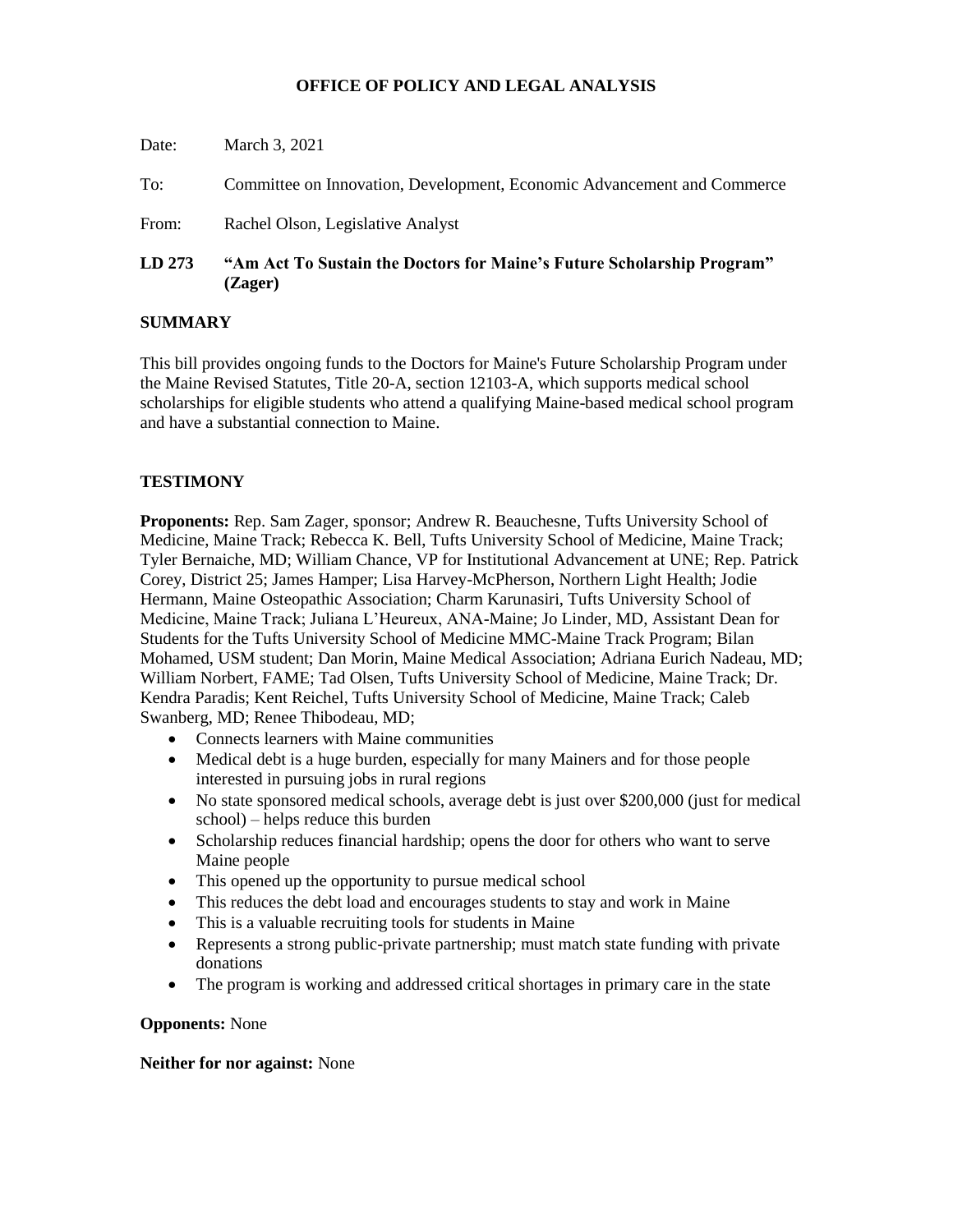### **INFORMATION REQUESTS:**

• Katie Fullam Harris, from Maine Health, provided answers [in a memo](file:///G:/COMMITTEES/IDEA/Bill%20Analysis/130%201st/LD%20273/LD%20273%20IDEA%20Memo%20Maine%20Health.pdf) to the following Committee questions:

#### **Overview of Doctors for Maine's Future Scholarship Program**

The Doctors for Maine's Future Scholarship Program was created by the 124th Maine Legislature. The medical scholarships provide a tuition subsidy of \$25,000 per student annually for eligible students who enter qualifying Maine-based medical school programs. For each student funded with a Doctors for Maine's Future Scholarship, the participating medical schools fund an additional scholarship on similar terms. The goal of the program is to increase the number of physicians in the state who practice in primary care, underserved specialties or underserved areas of Maine. The Maine Medical Center-Tufts University Medical School and the University of New England College of Osteopathic Medicine are currently participating in the program.

These are the only Maine-based medical schools, and research shows that medical students are more likely to remain in the state where they complete their educations and residencies.

## **Q: What is considered a close tie to Maine?**

**A:** The Finance Authority of Maine's criteria to qualify for the scholarship include:

• Be enrolled in a qualifying Maine-based medical school program.

• The student must have a substantial connection to the state of Maine and at least one year of residence in Maine for purposes other than education.

• Priority is given to medical students who meet at least two of the following:

o The student has received a high school diploma, or its equivalent, in Maine,

o The student has received a baccalaureate degree from a four-year college or university in Maine,

o The legal residence of the student's parent(s) or legal guardian(s) is in Maine.

## **Q: How many Doctors for Maine's Future Scholarship recipients practice primary care in Maine?**

**A:** According to the Finance Authority of Maine, of the Doctors for Maine's Future Scholars who have finished training, 53% are practicing in Maine (18 of 34) and, of those, 61% are practicing in primary care (11 of 18).

## **Q: When did the Legislature last appropriate funding to the Doctors for Maine's Future Scholarship Program?**

**A:** FAME uses \$400,000 of its annual student financial assistance appropriations to help fund this program and the two participating medical schools provide their own match money for the funding for each student awarded a scholarship. The 129th Legislature approved \$800,000 to help sustain the program. The Governor's proposed biennial budget did not continue the funding and, as a result, FAME will need to decrease its annual scholarships awarded from the current four students per school to two students per school for fiscal year 2021-2022. Additionally, this could impact two more students at each school that receive scholarship matching funds provided by the schools themselves.

# **FISCAL IMPACT:**

- [Fiscal Note Required: Yes](http://www.mainelegislature.org/legis/bills/bills_130th/fiscalpdfs/FN027301.pdf)
	- o This bill includes ongoing General Fund appropriations of \$400,000 per year beginning in fiscal year 2021-22 to the Doctors for Maine's Future Scholarship Program administered by the Finance Authority of Maine to support medical school scholarships for eligible students who attend a qualifying Maine-based medical school program and have a substantial connection to Maine.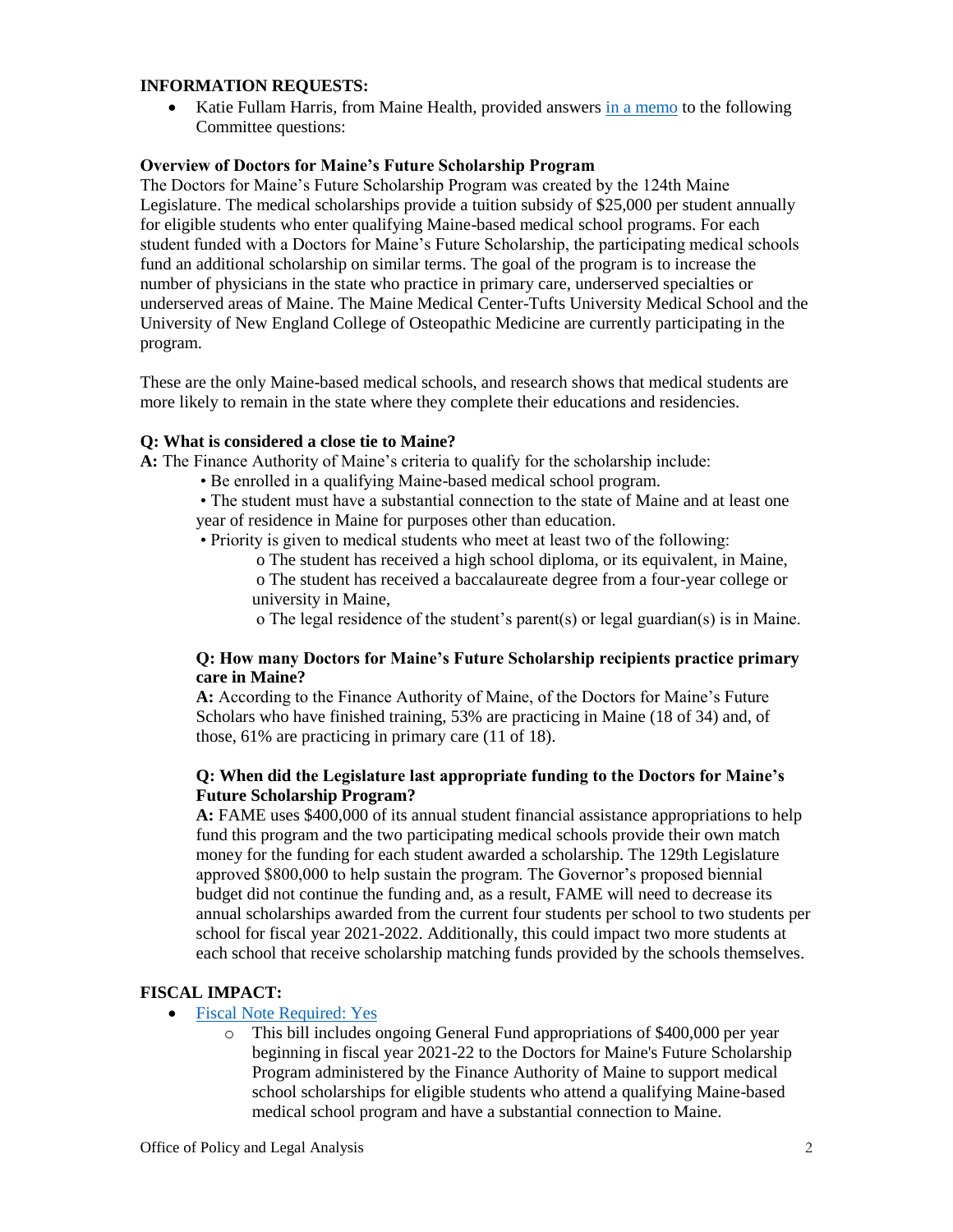#### **LINKS:**

• [LD 273](http://www.mainelegislature.org/legis/bills/getPDF.asp?paper=HP0189&item=1&snum=130)

[UNE Doctors for Main's Future Brochure](UNE%20Doctors%20For%20Maine)

#### Statutory Reference:

#### **§12103-A. Doctors for Maine's Future Scholarship Program**

There is established the Doctors for Maine's Future Scholarship Program, referred to in this section as "the scholarship program," to provide a tuition subsidy of 50% of the cost of attendance annually, up to a maximum of \$25,000 per student annually, for eligible students who enter qualifying Maine-based medical school programs for the purpose of increasing the number of physicians in this State who practice in primary care, underserved specialties or underserved areas of the State. For the purposes of this section, "cost of attendance" means the tuition and fees applicable to an eligible student, together with estimated other expenses reasonably related to cost of attendance at a qualifying Maine-based medical school program. [PL 2009, c. 410, §3 (NEW).]

**1. Eligibility.** For purposes of this section, "eligible student" means a student who meets eligibility requirements set by the authority by rule that include at least the following:

A. The student is or will be enrolled in a qualifying Maine-based medical school program; and [PL 2009, c. 410, §3 (NEW).]

B. The student has a substantial connection to the State as evidenced by factors such as prior education in this State, parental residence in this State and at least one year of noneducation-related residence in this State. [PL 2009, c. 410, §3 (NEW).]

[PL 2009, c. 410, §3 (NEW).]

**2. Priority.** In awarding scholarships, the authority shall give priority to an eligible student who meets at least 2 of the following provisions:

A. The student has received a high school diploma, or its equivalent, in this State; [PL 2009, c. 410, §3 (NEW).]

B. The student has received a baccalaureate degree from a 4-year college or university in this State; and [PL 2009, c. 410, §3 (NEW).]

C. The legal residence of a parent of the student is in this State. [PL 2009, c. 410, §3 (NEW).]

[PL 2009, c. 410, §3 (NEW).]

**3. Allocation.** The total number of scholarships available under the scholarship program must be allocated equally among qualifying Maine-based medical school programs, except that a program may not be allocated more than the number of scholarships for which the program has raised matching funds as of January 1st immediately preceding the scholarship award.

[PL 2009, c. 410, §3 (NEW).]

**4. Matching funds.** Commencing January 1, 2013, if a qualifying Maine-based medical school program raises matching funds in an amount less than the amount of scholarship funds allocable to it under this section from the State for a given year or does not have a sufficient